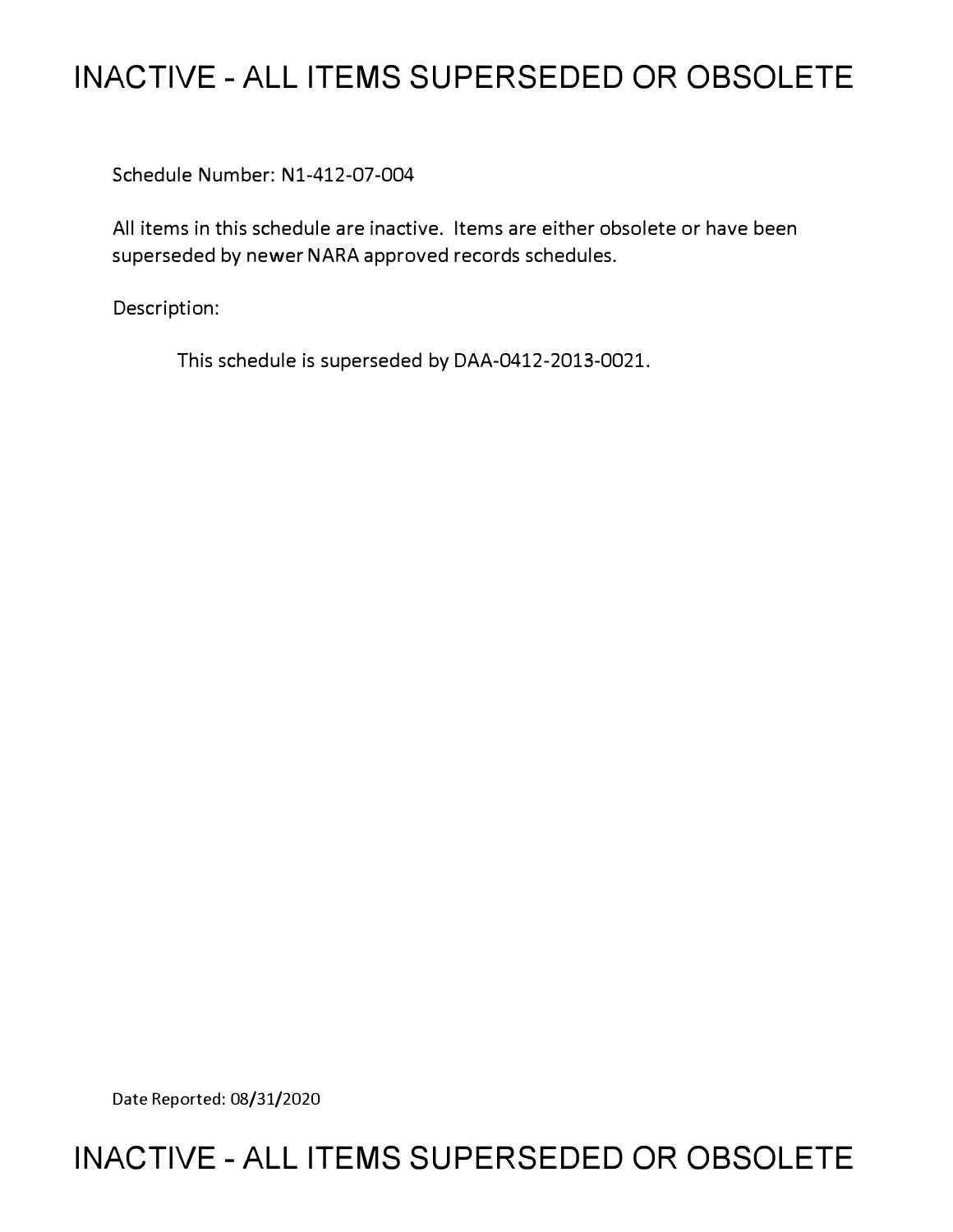| <b>REQUEST FOR RECORDS DISPOSITION AUTHORITY</b><br>To: NATIONAL ARCHIVES and RECORDS ADMINISTRATION (NIR)<br>WASHINGTON, DC 20408 |                                                                                                                                                                                                                                                                                                                             |                     |              | <b>DATE RECEIVED</b>                                                              | 71-412-07-4                                                              |           |
|------------------------------------------------------------------------------------------------------------------------------------|-----------------------------------------------------------------------------------------------------------------------------------------------------------------------------------------------------------------------------------------------------------------------------------------------------------------------------|---------------------|--------------|-----------------------------------------------------------------------------------|--------------------------------------------------------------------------|-----------|
|                                                                                                                                    |                                                                                                                                                                                                                                                                                                                             |                     |              | $11 - 15 - 06$                                                                    |                                                                          |           |
| 1. FROM (Agency or establishment)                                                                                                  |                                                                                                                                                                                                                                                                                                                             |                     |              | <b>NOTIFICATION TO AGENCY</b>                                                     |                                                                          |           |
|                                                                                                                                    | U.S. Environmental Protection Agency                                                                                                                                                                                                                                                                                        |                     |              |                                                                                   |                                                                          |           |
| 2 MAJOR SUBDIVISION                                                                                                                |                                                                                                                                                                                                                                                                                                                             |                     |              |                                                                                   |                                                                          |           |
|                                                                                                                                    |                                                                                                                                                                                                                                                                                                                             |                     | 3303a,       | the                                                                               | In accordance with the provisions of 44 U.S.C.<br>disposition request,   | including |
| <b>3 MINOR SUBDIVISION</b>                                                                                                         |                                                                                                                                                                                                                                                                                                                             |                     |              | amendments, is approved except for items that may                                 |                                                                          |           |
|                                                                                                                                    |                                                                                                                                                                                                                                                                                                                             |                     | be           |                                                                                   | marked Adisposition not approved= or<br>Awithdrawn $\cong$ in column 10. |           |
| 4 NAME OF PERSON WITH WHOM TO CONFER                                                                                               |                                                                                                                                                                                                                                                                                                                             | 5 TELEPHONE         |              | <b>DATE</b><br>ARCHIVIST OF THE UNITED STATES                                     |                                                                          |           |
| John B. Ellis                                                                                                                      |                                                                                                                                                                                                                                                                                                                             | 202-566-1643        |              | $41.867$ aller waveter                                                            |                                                                          |           |
|                                                                                                                                    | <b>6. AGENCY CERTIFICATION</b><br>I hereby certify that I am authorized to act for this agency in matters pertaining to the disposition of its records and that the records                                                                                                                                                 |                     |              |                                                                                   |                                                                          |           |
|                                                                                                                                    | proposed for disposal on the attached __ page(s) are not now needed for the business of this agency or will not be needed after the<br>retention periods specified; and that written concurrence from the General Accounting Office, under the provisions of Title 8 of the<br>GAO manual for Guidance of Federal Agencies, |                     |              |                                                                                   |                                                                          |           |
|                                                                                                                                    | is not required;<br>is attached; or                                                                                                                                                                                                                                                                                         | has been requested. |              |                                                                                   |                                                                          |           |
| SIGNATURE OF AGENCY REPRESENTATIVE<br><b>DATE</b>                                                                                  |                                                                                                                                                                                                                                                                                                                             |                     | <b>TITLE</b> |                                                                                   |                                                                          |           |
| $\frac{1}{2}$<br>Vil B Elli<br>John B. Ellis                                                                                       |                                                                                                                                                                                                                                                                                                                             |                     |              | <b>Agency Records Officer</b>                                                     |                                                                          |           |
| 7 Item<br>No                                                                                                                       | 8. DESCRIPTION OF ITEM AND PROPOSED DISPOSITION                                                                                                                                                                                                                                                                             |                     |              | 9. GRS OR SUPERSEDED<br>10 ACTION TAKEN<br>(NARA USE ONLY)<br><b>JOB CITATION</b> |                                                                          |           |
|                                                                                                                                    |                                                                                                                                                                                                                                                                                                                             |                     |              |                                                                                   |                                                                          |           |
| EPA 086 - National Contingency Plan (NCP)<br>1.                                                                                    |                                                                                                                                                                                                                                                                                                                             |                     |              |                                                                                   | NC1-412-85-10/11                                                         |           |
|                                                                                                                                    | <b>Product Files</b>                                                                                                                                                                                                                                                                                                        |                     |              |                                                                                   |                                                                          |           |
|                                                                                                                                    |                                                                                                                                                                                                                                                                                                                             |                     |              |                                                                                   |                                                                          |           |
|                                                                                                                                    |                                                                                                                                                                                                                                                                                                                             |                     |              |                                                                                   |                                                                          |           |
| $\overline{2}$                                                                                                                     | EPA 092 – Spill Prevention Control and                                                                                                                                                                                                                                                                                      |                     |              |                                                                                   | $76 - 1/\sqrt{66}$<br>NC1-412-85-21/5b                                   |           |
|                                                                                                                                    | Countermeasure (SPCC) Facility Plans                                                                                                                                                                                                                                                                                        |                     |              |                                                                                   | A                                                                        |           |
|                                                                                                                                    |                                                                                                                                                                                                                                                                                                                             |                     |              |                                                                                   |                                                                          |           |
|                                                                                                                                    | 设                                                                                                                                                                                                                                                                                                                           |                     |              |                                                                                   |                                                                          |           |
| 3                                                                                                                                  |                                                                                                                                                                                                                                                                                                                             |                     |              |                                                                                   | N1-412-94-4/18                                                           |           |
|                                                                                                                                    | EPA 093 – Oil Removal Contingency Plans                                                                                                                                                                                                                                                                                     |                     |              |                                                                                   |                                                                          |           |
|                                                                                                                                    |                                                                                                                                                                                                                                                                                                                             |                     |              |                                                                                   |                                                                          |           |
|                                                                                                                                    |                                                                                                                                                                                                                                                                                                                             |                     |              |                                                                                   |                                                                          |           |
|                                                                                                                                    |                                                                                                                                                                                                                                                                                                                             |                     |              |                                                                                   |                                                                          |           |
|                                                                                                                                    |                                                                                                                                                                                                                                                                                                                             |                     |              |                                                                                   |                                                                          |           |
|                                                                                                                                    |                                                                                                                                                                                                                                                                                                                             |                     |              |                                                                                   |                                                                          |           |

 $\mathbf{I}$ 

 $\ensuremath{\text{NWML}}$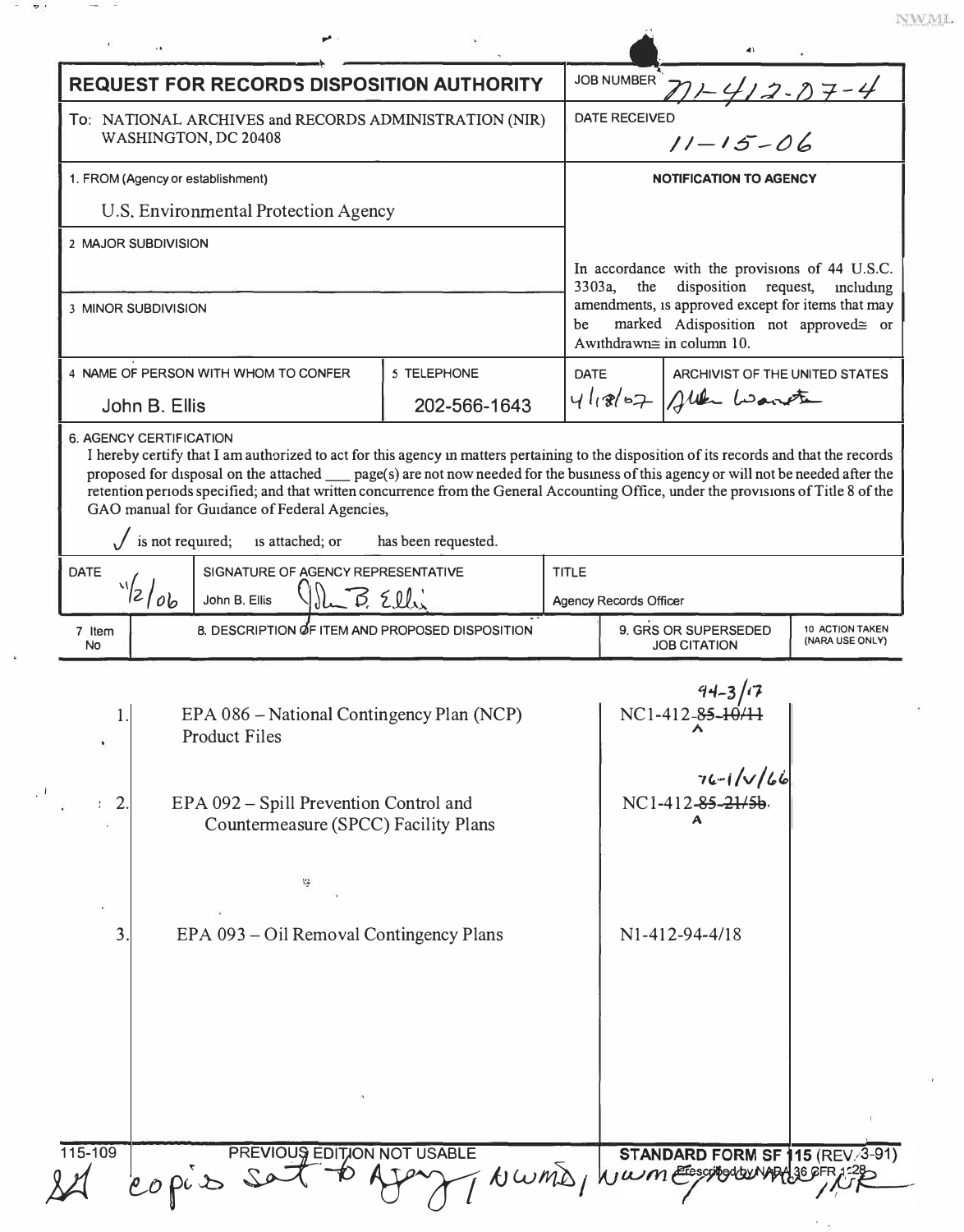**This schedule is in development. It may not be used to retire or destroy records. If you have any questions, please contact the Records Help Desk.** 

# **EPA Records Schedule 086**

**Status:** Development, 11/16/2006

**Title:** National Contingency Plan (NCP) Product Files

**Program:** Oil

**Applicability:** Agency-wide

**'Function:** 104-010-02 - Anthropogenic Spills and Incidents Response

#### **NARA Disposal Authority:**

This schedule authorizes the disposition of the record copy in any media (media neutral). Records designated for permanent retention must be transferred to the National Archives in accordance with NARA standards at the time of transfer.

• Pending

#### **Description:**

The National Contingency Plan (NCP) requires EPA to maintam an NCP Product Schedule of dispersants and other chemical or biological products that may be authorized for use on oil discharges. Applicants who wish to list their product must submit the appropriate technical product data to EPA in accordance with 40 CFR 300, Subpart J. Records associated with NCP product files mclude the NCP Product Schedule and associated data base, vendor applications, interim correspondence, telephone notes, Agency and contractor review documentation, correspondence, Technical Bulletins, and associated records.

#### **Disposition Instructions:**

**Item a:** Record copy

- Disposable
- Close inactive records when superseded or obsolete. Destroy 10 years after file closure.

#### **Guidance:**

Reference copies of the NCP Product Schedule and Technical Bulletins held m the Regions are disposable when no longer needed.

As required by 36 CFR 1228.58, records with special restrictions such as confidential business information (CBI) or those exempted from disclosure by statute such as the Privacy Act must be shredded or otherwise definitively destroyed.

#### **Reasons for Disposition:**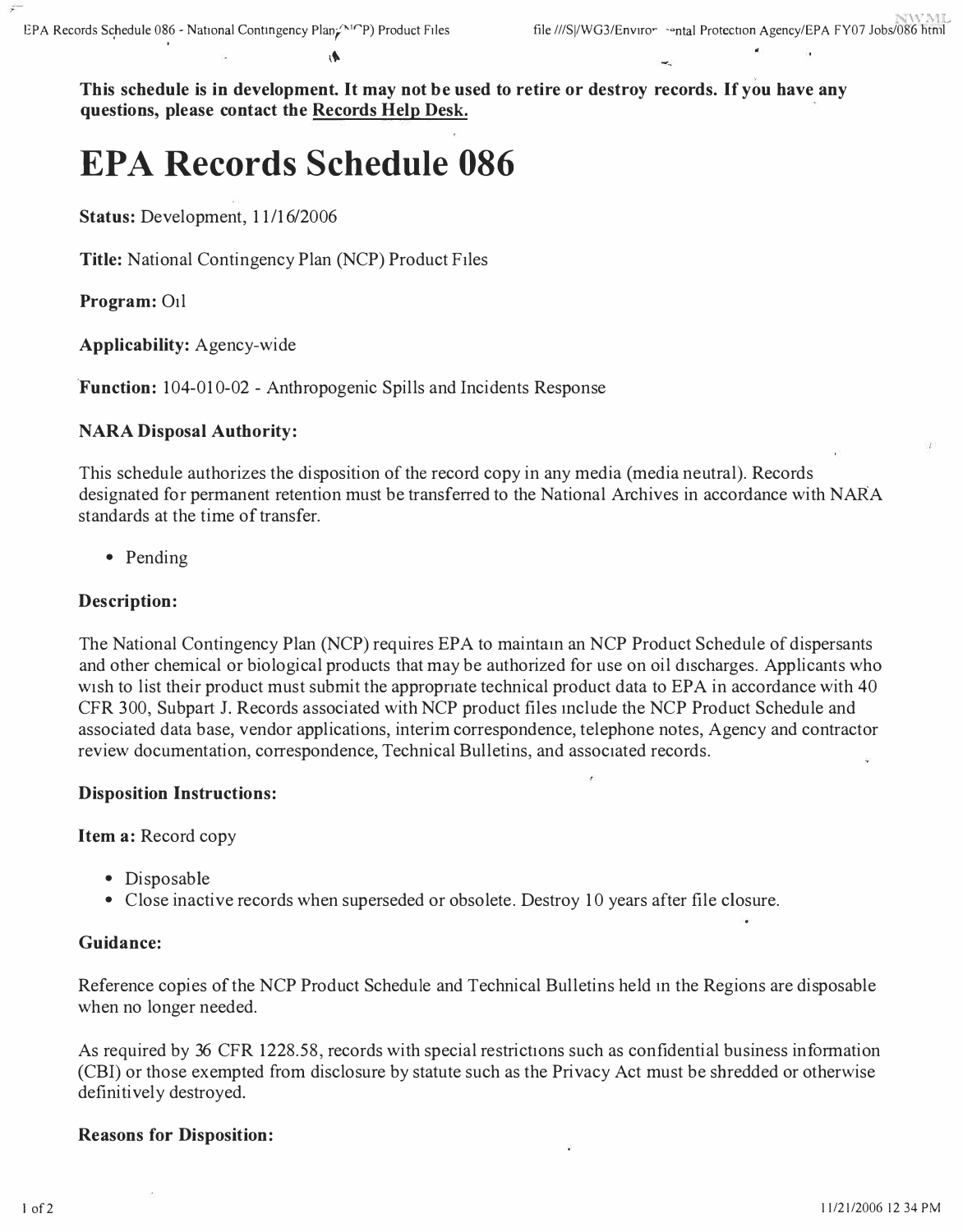l\.

Records provide ongoing support and reference for oil on water spills. These records are not permanent at this time because no formal approval process or decision element by the Agency is in place. The Agency 1s currently accepting applications and product information only.

Item b for electronic copies created with word processing and electronic mail applications was deleted 08/15/2006 pursuant to NARA Bulletin 2006-04.

### **Custodians:**

Office of Solid Waste and Emergency Response, OPC

- **Contact:** William Nichols
- **Telephone:** 703-603-9918

**Related Schedules:** 

### **Previous NARA Disposal Authority:**

Nl-412-94-3/17

**Entry:** 07/15/1992

**EPA Approval:** Pending

**NARA Approval:** Pending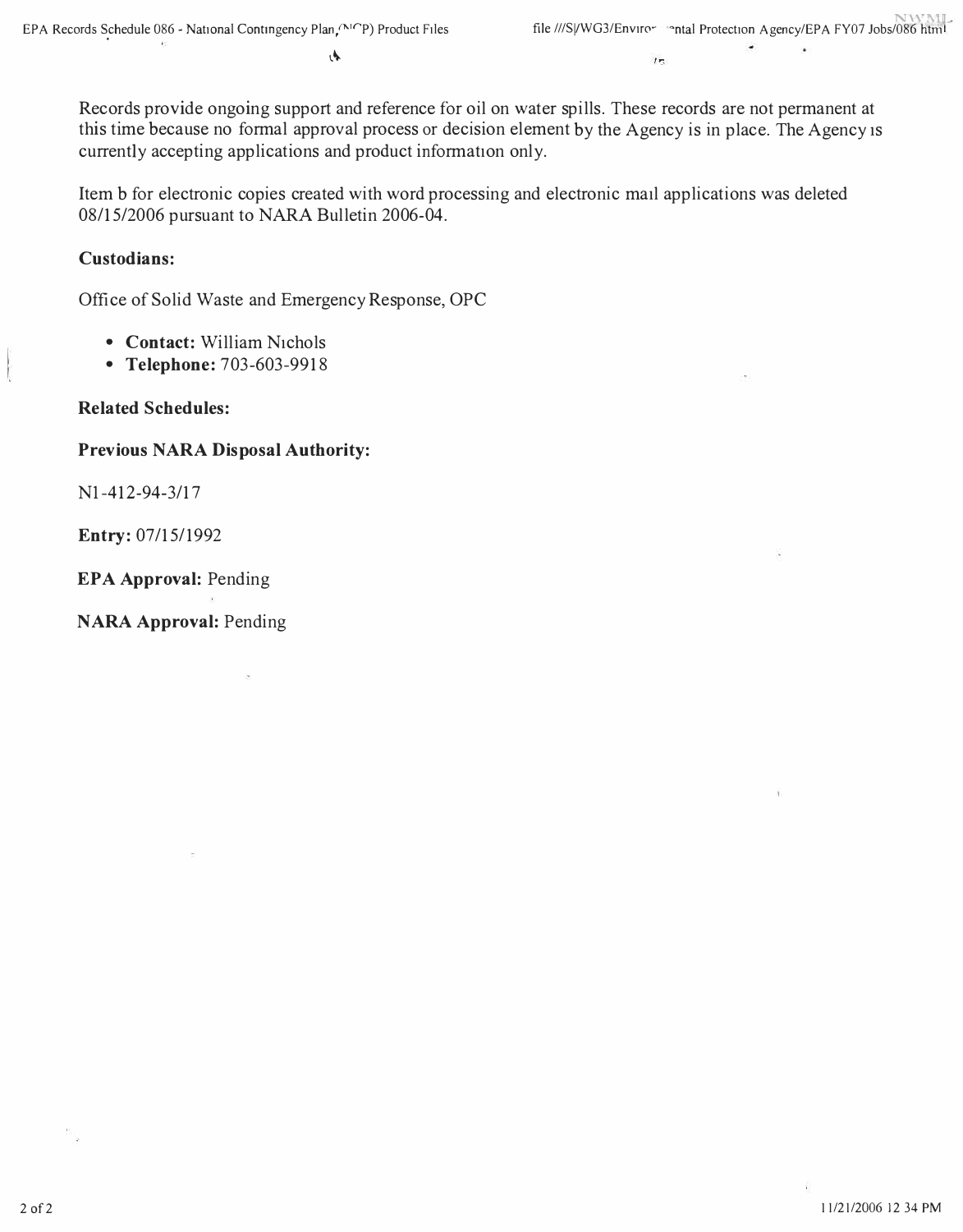NWML

**This schedule is in development. It may not be used to retire or destroy records. If you have any**  questions, please contact the Records Help Desk.

## **EPA Records Schedule 092**

**Status:** Development, 10/25/2006

**Title:** Spill Prevention Control and Countermeasure (SPCC) Facility Plans

**Program:** Oil

**Applicability:** Regions

**Function:** 104-008-01 - EPA Emergency Prevention

#### **NARA Disposal Authority:**

This schedule authorizes the disposition of the record copy in any media (media neutral). Records designated for permanent retention must be transferred to the National Archives in accordance with NARA standards at the time of transfer.

• Pending

#### **Description:**

Records detail prevention programs submitted by owners and operators of facilities, submitted to regional offices as required by regulations. Includes plans and amendments prescribed by the Regional Administrator. Also includes inspection data forms without violations.

#### *<u><b>·* Disposition Instructions:</u>

**Item a:** Record copy

- Disposable
- Close inactive records upon completion of amendment implementation or end of year. Destroy 5 years after file closure.

#### **Guidance:**

Removal actions for oil spill sites are scheduled as EPA 481 and enforcement actions as EPA 480.

As required by 36 CFR 1228.58, records with special restrictions such as confidential business information (CBI) or those exempted from disclosure by statute must be shredded or otherwise definitively destroyed with witnessed disposal for records destroyed by contractors.

Specific legal citations include:

- Federal Water Pollution Control Act, Sections  $311(j)(1)(C)$ ,  $311(j)(2)$ ,  $501(a)$
- 40 CFR 112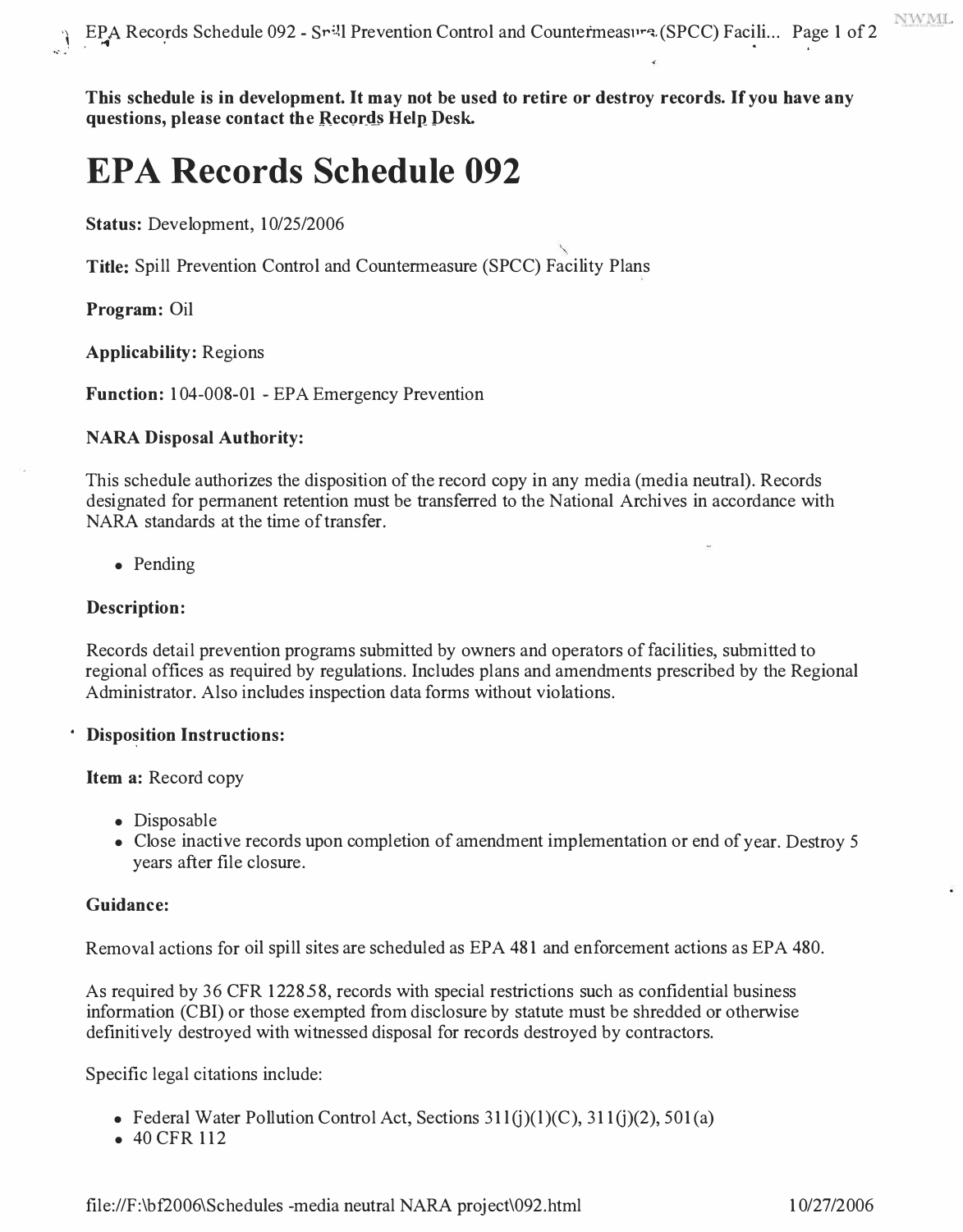**NWML** 

EPA Records Schedule 092 - Spill Prevention Control and Countermeasure (SPCC) Facili ... Page 2 ofa2

#### **Reasons for Disposition:**

Disposition previously approved by the National Archives.

Item b for electronic copies created with word processing and electronic mail applications deleted 08/15/2006 pursuant to NARA Bulletin 2006-04.

**Custodians:** 

Multiple units

**Related Schedules:** 

EPA 480, EPA 481

#### **Previous NARA Disposal Authority:**

NC1-412-76-1/V/6b, NCl-412-85-21/5b

**Entry:** 06/11/1993

**EPA Approval:** Pending

**NARA Approval:** Pending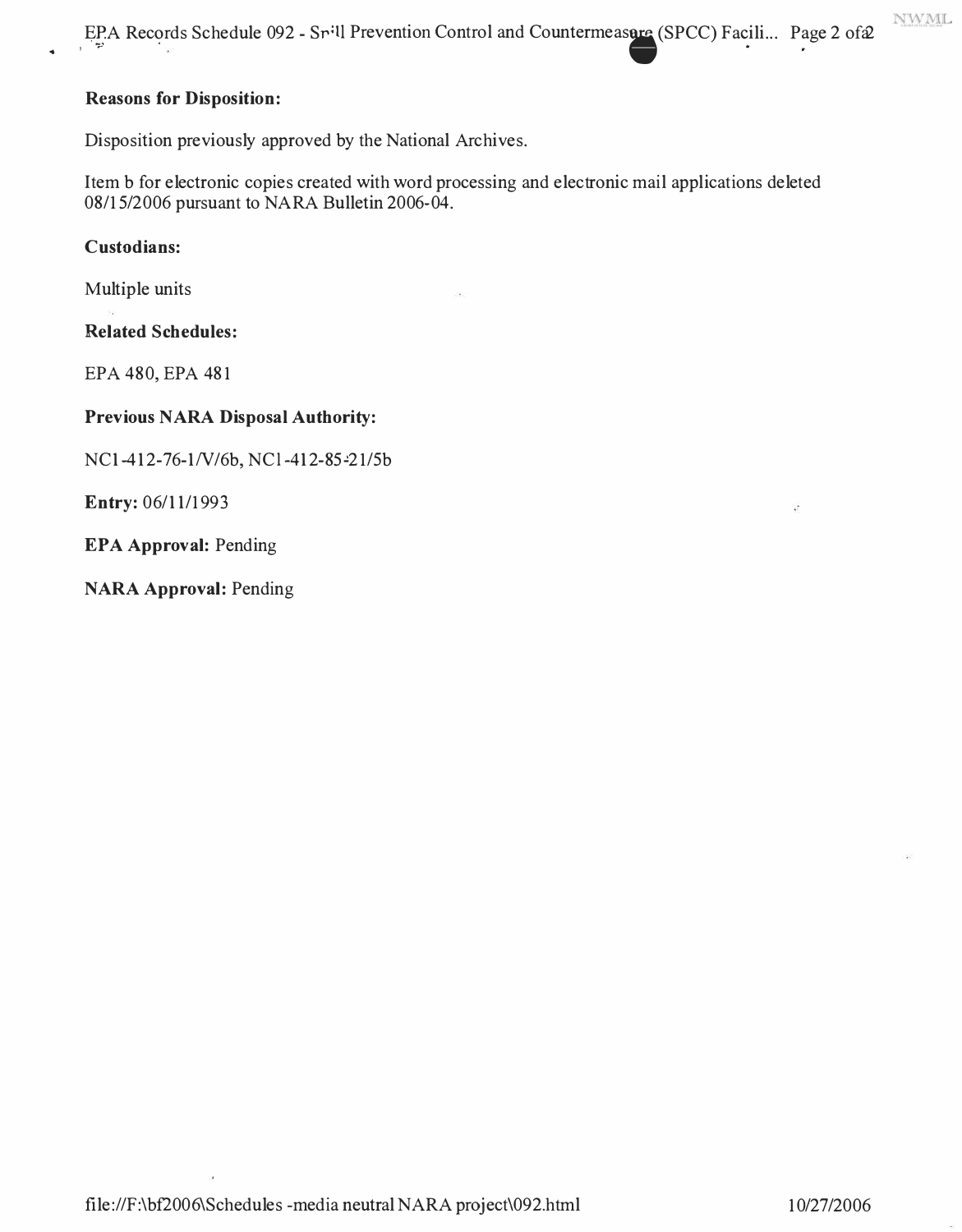**This schedule is in development. It may not be used to retire or destroy records. If you have any questions, please contact the Records Help Desk.** 

## **EPA Records Schedule 093**

**Status: Development, 10/25/2006** 

**Title: Oil Removal Contingency Plans** 

**Program: Oil** 

లో, సంత

**Applicability: Regions** 

**Function: 104-008-02 - EPA Emergency Preparedness** 

#### **NARA Disposal Authority:**

This schedule authorizes the disposition of the record copy in any media (media neutral). Records **designated for permanent retention must be transferred to the National Archives in accordance with NARA standards at the time of transfer.** 

**• Pending** 

#### **Description:**

**Consists of state, local, and regional contingency plans for oil removal, providing for the coordination of the total response to an oil discharge so that contingency organizations can function independently,,in**  conjunction with each other, or in conjunction with the National and Regional Response Teams **established by the National Oil and Hazardous Materials Pollution Contingency Plan. Copies are widely distributed to state, local, and other federal agencies.** 

#### **Disposition Instructions:**

**Item a: Record copy** 

- **Disposable**
- **Close inactive records when superseded. Destroy immediately after file closure.**

#### **Guidance:**

**Programs should retain only current version of each jurisdictional plan.** 

**Item b for electronic copies created with word processing and electronic mail applications was deleted 08/15/2006 pursuant to NARA Bulletin 2006-04.** 

### **Reasons for Disposition:**

**Current plans are retained only for immediate reference during emergency situations. Originating jurisdictions are responsible for record copies.**